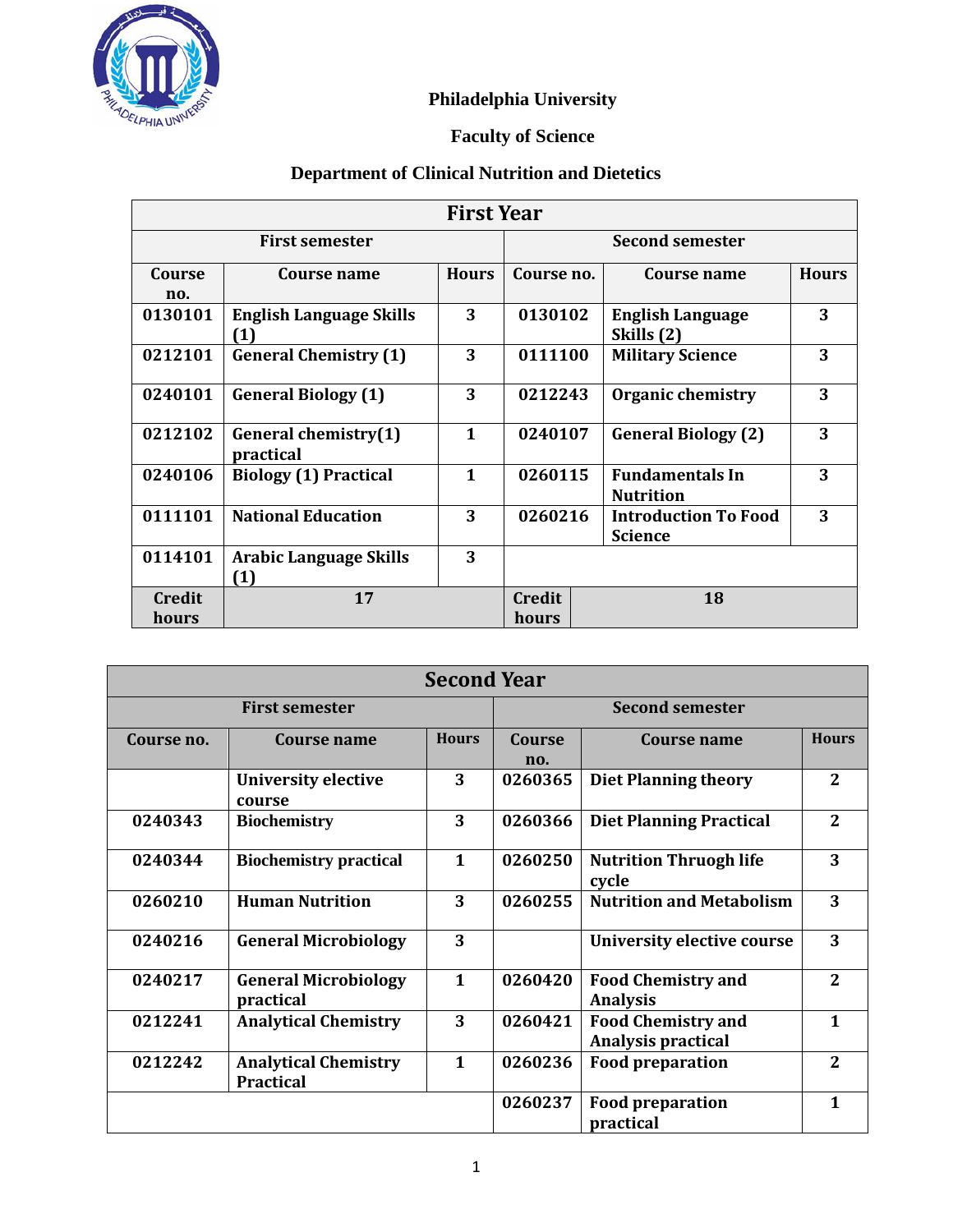| <b>Credit hours</b> | 18                                                            |                |  | <b>Credit</b><br>hours |  | 18                                      |                |
|---------------------|---------------------------------------------------------------|----------------|--|------------------------|--|-----------------------------------------|----------------|
|                     |                                                               |                |  | <b>Third Year</b>      |  |                                         |                |
|                     | <b>First semester</b>                                         |                |  | <b>Second semester</b> |  |                                         |                |
| Course              | Course name                                                   | <b>Hours</b>   |  | Course                 |  | <b>Course name</b>                      | <b>Hours</b>   |
| no.                 |                                                               |                |  | no.                    |  |                                         |                |
| 0250231             | <b>Introduction to</b><br><b>Probability &amp; Statistics</b> | 3              |  |                        |  | <b>Faculty elective course</b>          | 3              |
| 0260256             | <b>Medical Nutritional</b>                                    | $\overline{2}$ |  | 0260355                |  | <b>Medical Nutritional</b>              | $\mathbf{2}$   |
|                     | Therapy $(1)$                                                 |                |  |                        |  | Therapy $(2)$                           |                |
| 0260257             | <b>Medical Nutritional</b>                                    | $\mathbf{1}$   |  | 0260356                |  | <b>Medical Nutritional Therapy</b>      | $\mathbf{1}$   |
|                     | <b>Therapy (1) Practical</b>                                  |                |  |                        |  | (2) Practical                           |                |
| 0260360             | <b>Nutritional Status</b>                                     | $\overline{2}$ |  | 0260467                |  | <b>Nutritional Education And</b>        | $\overline{2}$ |
|                     | <b>Assessment</b>                                             |                |  |                        |  | Counseling                              |                |
| 0260361             | <b>Nutritional Status</b><br><b>Assessment practical</b>      | $\mathbf{1}$   |  | 0260462                |  | <b>Community Nutrition</b>              | $\overline{2}$ |
| 0260320             | <b>Food Microbiology</b>                                      | $\overline{2}$ |  | 0260463                |  | <b>Community Nutrition</b><br>practical | $\mathbf{1}$   |
| 0260321             | <b>Food Microbiology</b><br>practical                         | $\mathbf{1}$   |  |                        |  | <b>Elective dep. Course</b>             | $\overline{2}$ |
|                     | <b>University elective</b><br>course                          | 3              |  | 0260433                |  | <b>Food Quality control</b>             | $\overline{2}$ |
| 0250101             | Calculus (1)                                                  | 3              |  | 0211101                |  | <b>General Physics (1)</b>              | 3              |
|                     |                                                               |                |  | 0260460                |  | <b>Nutritional Epidemiology</b>         | $\overline{2}$ |
| <b>Credit</b>       | 18                                                            |                |  | <b>Credit</b>          |  | 20                                      |                |
| hours               |                                                               |                |  | hours                  |  |                                         |                |

| <b>Fourth Year</b>    |                                      |                        |               |                                                                                     |              |  |
|-----------------------|--------------------------------------|------------------------|---------------|-------------------------------------------------------------------------------------|--------------|--|
| <b>First semester</b> |                                      | <b>Second semester</b> |               |                                                                                     |              |  |
| Course<br>no.         | <b>Course name</b>                   | <b>Hours</b>           | Course<br>no. | Course name                                                                         | <b>Hours</b> |  |
|                       | <b>University elective</b><br>course | 3                      | 0260435       | <b>Training In Community</b><br><b>Nutrition And Counseling</b><br><b>Practical</b> | 3            |  |
|                       | <b>Faculty elective course</b>       | 3                      | 0260451       | <b>Training In Diet Therapy</b><br><b>Practical</b>                                 | 3            |  |
| 0260240               | <b>Human physiology</b>              | 3                      | 0260455       | <b>Training In Healthy</b><br><b>Nutrition Practical</b>                            | 3            |  |
| 0260241               | <b>Human physiology</b><br>practical | 1                      |               |                                                                                     |              |  |
|                       | <b>Elective dep. Course</b>          | 2                      |               |                                                                                     |              |  |
| 0260465               | <b>Seminar</b>                       | 1                      |               |                                                                                     |              |  |
| 0111000               | <b>Volunteer Community</b>           | 0                      |               |                                                                                     |              |  |